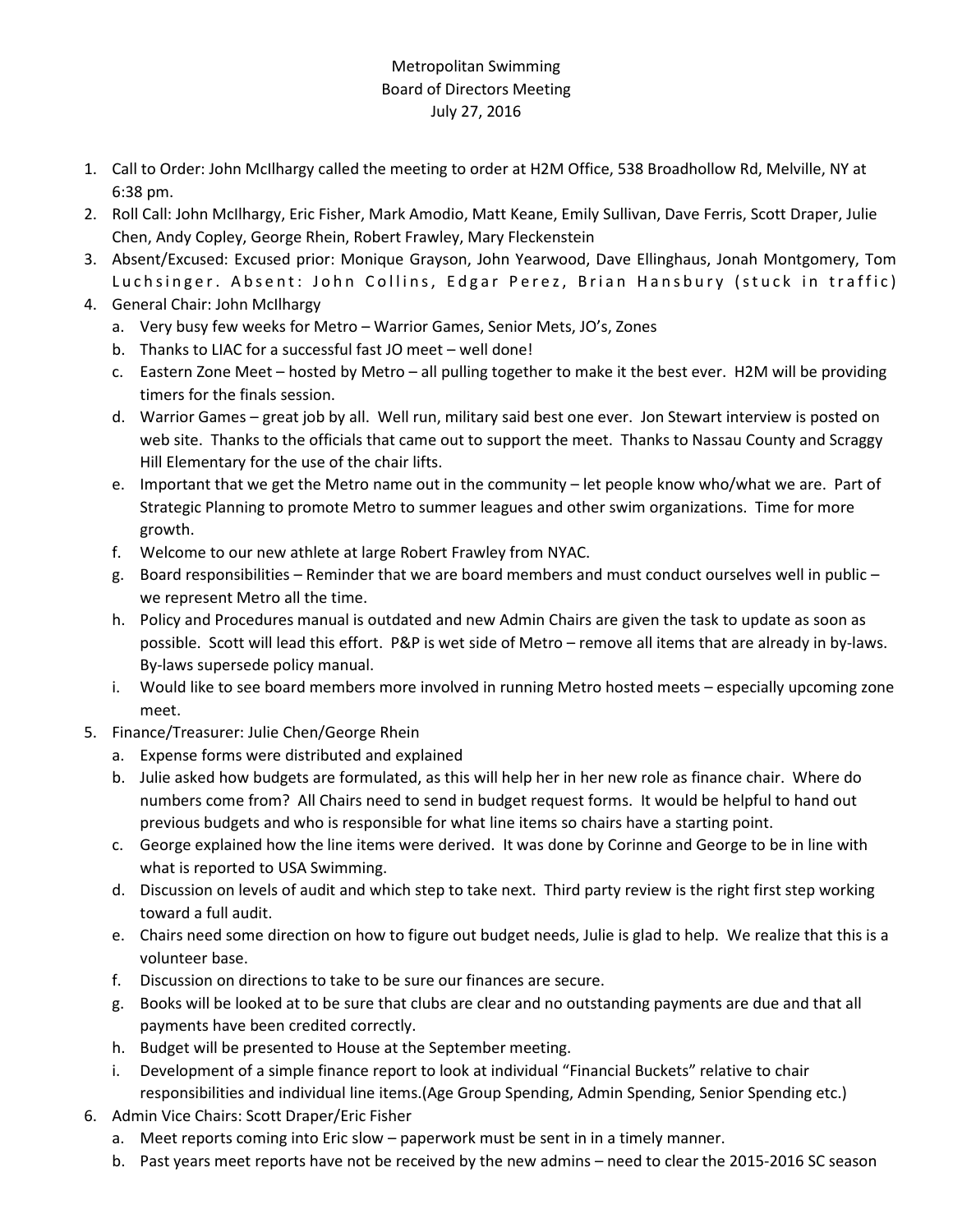- c. Eric has established a drop box to help eliminate unnecessary paperwork and keep reports available to future use. – Requests \$100 to purchase full drop box program
- d. Meets reports how accurate are numbers when reporting finances. Data used to help determine future entry fee increases
- e. Scott will be setting up a meeting soon to work on Policy and Procedure revamping.
- f. Len Galluzzi scholarship board is moving forward with the scholarship Len was a leader in Metro for many years, it is an honor to have a scholarship in his name. Scott will work with Don Galluzzi on the logistics on making this happen as part of our scholarship program.
- 7. Age Group Chairs: Andy Copley/Jonah Montgomery:
	- a. John McIlhargy announced that Jonah Montgomery is taking a leave as Age Group Chair for personal reasons and wishes him well.
	- b. Andy proposed a stipend for zone coaches, as some teams don't pay coaches for attending. Long discussion followed about coaches should be honored to represent Metro and should be willing to be at the meet. Teams should encourage their coaches to attend and pay them. USA Swimming does not compensate National Team coaches for meets. Coach owned teams - it would be considered the price of running the team. We don't reimburse coaches for other meets. We do supply room and meals to coaches to see their swimmers swim. How do we get coaches to want to come – incentive especially at a home meet?
	- c. Discussion about Strategic Planning marketing Metro how do we let teams know the resources available to them – rather than just taking problems. We need to teach parent run teams what Metro is – maybe a seminar for new teams and parent run teams – to help show the value of Metro
- 8. Office: Mary Fleckenstein
	- a. Report is attached
- 9. Athlete Reps: Emily Sullivan/Matt Keane/Robert Frawley/Tom Luchsinger
	- a. Athletes sent out request to all Metro athletes about committee interest about 7-10 expressed serious interest. Looking for guidance on how to get them involved and what their responsibilities would be
	- b. Committees must have athlete representation all important with emphasis on Senior, Age Group and finance
	- c. Athletes looking forward to zones and helping out where they can.
- 10. Senior Chairs: Dave Ferris/John Collins
	- a. Issue with entries for senior mets and deadlines. We need to clarify what denotes a correction. OME is not easy to work with when you have a larger team – not clear cut, easy to miss an entry and it is not group sensitive
	- b. Responsibility of the coach to be sure entry is correct
	- c. Proposed:
		- 1) Entry will close Tuesday one week prior to meet (9 days).
		- 2) Entries will be posted by Thursday one week prior to meet by noon
		- 3) Teams will have 48 hours (Saturday at noon) to make corrections (includes forgotten entries)

4) During the 48 hours – a sliding scale will be developed to determine the cost of the corrections. This will be posted in the meet announcement. Committee to determine will be Dave Ferris, Eric Fisher, and Mark Amodio

- 5) Saturday at noon the meet is closed except for NEW qualifiers of that weekend.
- 6) New qualifier entry will be Monday at 3:00pm so meet personnel can prepare for the meet.
- 7) There will be no exceptions permitted to the above rules. Entries after the deadline will not be accepted.
- 11. Officials: Mark Amodio

a. Mark asked for a by-law change to be more in line with other LSC's with the officials chair reporting directly to the General Chair. Officials Chair to write up By-Law request for next HOD meeting.

12. Unfinished/Old Business: none at this time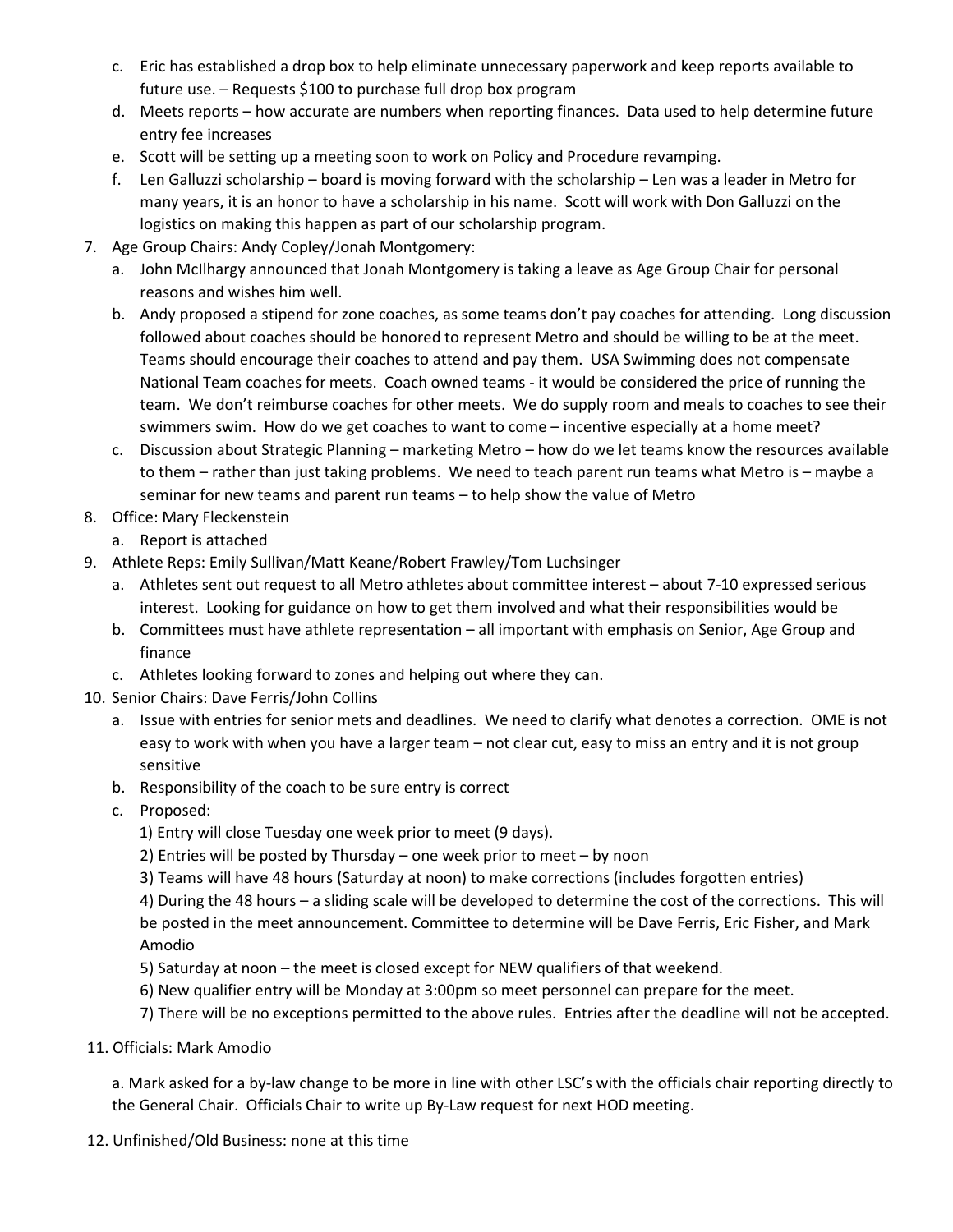13. New Business:

 a. A request came in from Gay Silverman from Silver Streaks outlining her journey with her swimmer with disabilities trip to para olympic trials. We do reimburse the athlete as we would to able bodied Olympic trials. Gay has asked for compensation for herself as a coach and for special needs assistant that had to travel with them to facilitate the support and safety of the swimmer at the meet. The total cost was absorbed by Silvers Streaks.

 Coaches are not reimbursed at any level for attendance at the meet. We will help fund the special needs assistant as part of our continued support of the swimmers with disability program. Motion was made and all were in favor.

14. Next Meeting: September 17, 2016 – Mandatory House of Delegate Meeting 9:00 am Lehman College

15. Adjournment: Motion to adjourn was made at 9:15 – all in favor

Respectfully submitted:

Mary Fleckenstein For Monique Grayson

> Report to the Board Office Administration July 27, 2016

## Registration ending 2015 as of July 27, 2016

| 11,059 athletes                 | 11,135 athletes                   |
|---------------------------------|-----------------------------------|
| 146 other non-athlete           | 132 other non-athletes            |
| 629 coaches                     | 661 coaches                       |
| 319 officials                   | 370 officials                     |
| Total 12,215 registered members | 12,236 registered members         |
| 84 registered clubs             | 91 registered clubs/organizations |

Registration numbers are up from last year at this time. Officials/other reflect moving many admin. officials to the official category this year. Many are duplicate (coach, official, other) so only show once.

Coaches still not getting their certifications in on time. They receive an email generated by USA Swimming reminding them they have 30 days. Many calls and emails the day/night before or during a meet. Not sure how to make it any clearer to coaches that if a certification is expired they can NOT be on a pool deck in any capacity.

Also, officials/meet directors not checking credentials on deck. Coaches with expired certifications are allowed on deck. Referees and meet directors are not allowed to accept an updated certification if the coaches card is expired. The coach must submit to the office and the certification must be entered in the database. DECK PASS is live – if it is not on